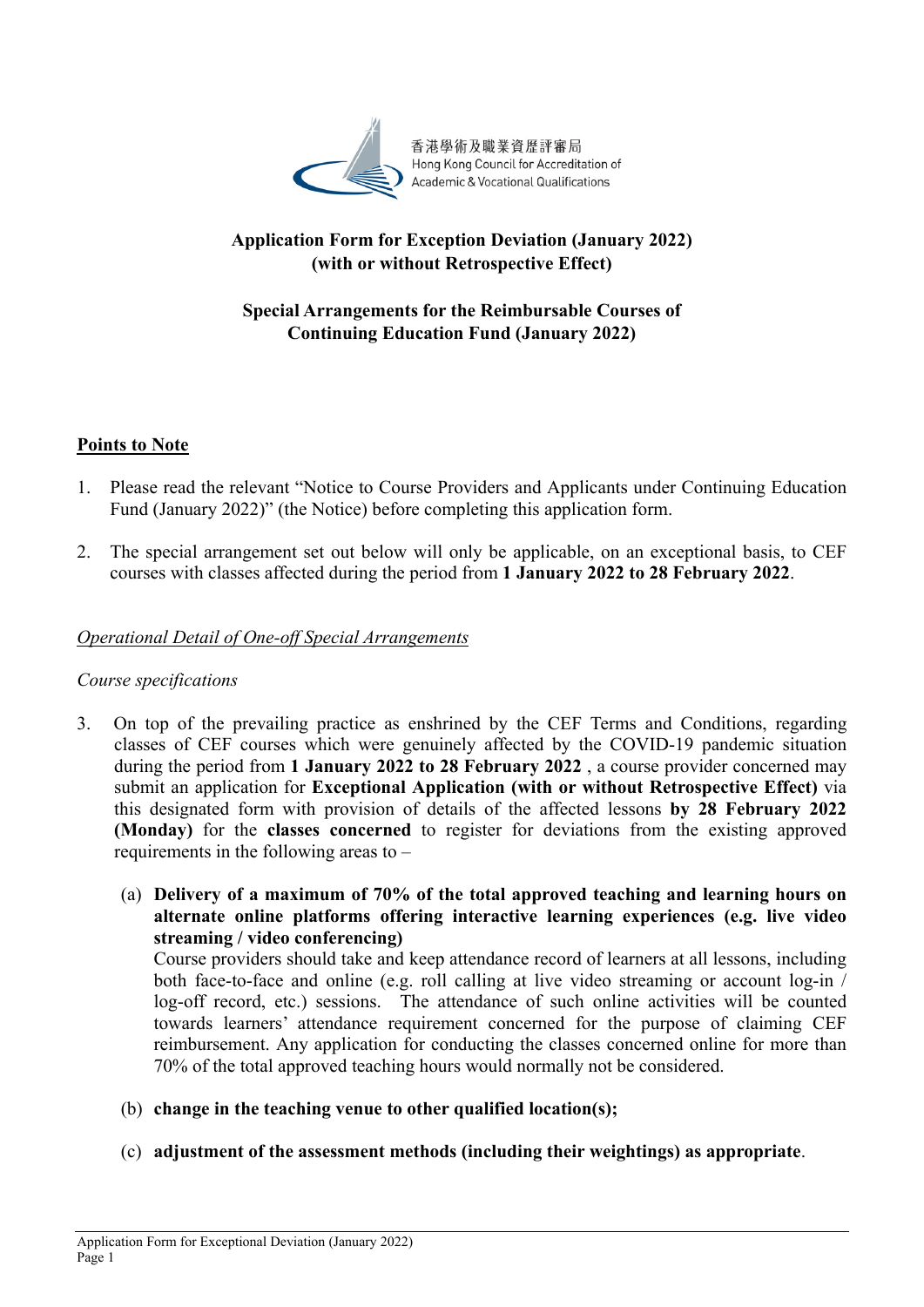In implementing these deviations, course providers shall strive to uphold the following two principles: (i) structured quality teaching and learning can be sustained and (ii) teacher-student interactions can be ensured. Course providers shall facilitate the spot checks to be conducted by Hong Kong Council for Accreditation of Academic and Vocational Qualifications (HKCAAVQ) and Office of CEF (OCEF) (including online class observations and examinations of attendance records). The Labour and Welfare Bureau (LWB), the HKCAAVQ and the OCEF reserve the right to reject any Application for Exceptional Deviation or invalidate any approved Application for Exceptional Deviation if any violation of the above two basic principles was found.

Areas (b) and (c) above may be amended via this simplified template. Due to the temporary nature of such deviations, HKCAAVQ recognised that they will not be considered as substantial changes to the accredited course under Qualifications Framework as long as the course provider has the same commitment to quality when offering the course with the proposed deviations. For courses that have to meet professional accreditation requirements (under the specific trades concerned), licencing requirements, statutory requirements, and the like, course providers should not apply for any deviation that will affect the meeting of such requirements.

### *Assistance to course participants*

- 4. On the course participants' side, with the necessary supporting or documentary proofs, CEF applicants might be granted an exceptional approval of a lower attendance requirement (i.e. not less than 60% of the total contact hours, face-to-face and online teaching-and-learning classes inclusive) of the CEF course.
- 5. In this light, a **course provider should provide an Exceptional Certification Letter** (template at *Annex*) to a CEF applicant who was genuinely affected by the pandemic situation and was absent from any CEF class scheduled during the period from 1 January 2022 to 28 February 2022 to the extent that his / her attendance has not met the minimum attendance requirement of 70% or such higher attendance requirement as prescribed for the course (whichever is higher). In gist, the Exceptional Certification Letter should specify –
	- (a) The exact attendance rate attained by the applicant course providers should note that the Exceptional Certification Letter should only be issued when a learner's attendance rate is **at or over 60%** but below the registered minimum requirement of the course concerned; and
	- (b) Certification of the applicant attaining an at least 50% or such higher overall passing mark or grade equivalent (including any examination and assignment requirements with approved weighting) as prescribed for the approved CEF reimbursable course.

## **Further Points to Note**

- 6. For the submission of Exceptional Applications, course providers should also note the following points –
	- (a) The special arrangement above will only be applicable to CEF courses which classes were affected during the period from 1 January 2022 to 28 February 2022.
	- (b) The Exceptional Applications shall only be applicable to the **specified classes** of the CEF courses concerned. In other words, separate course amendment applications should be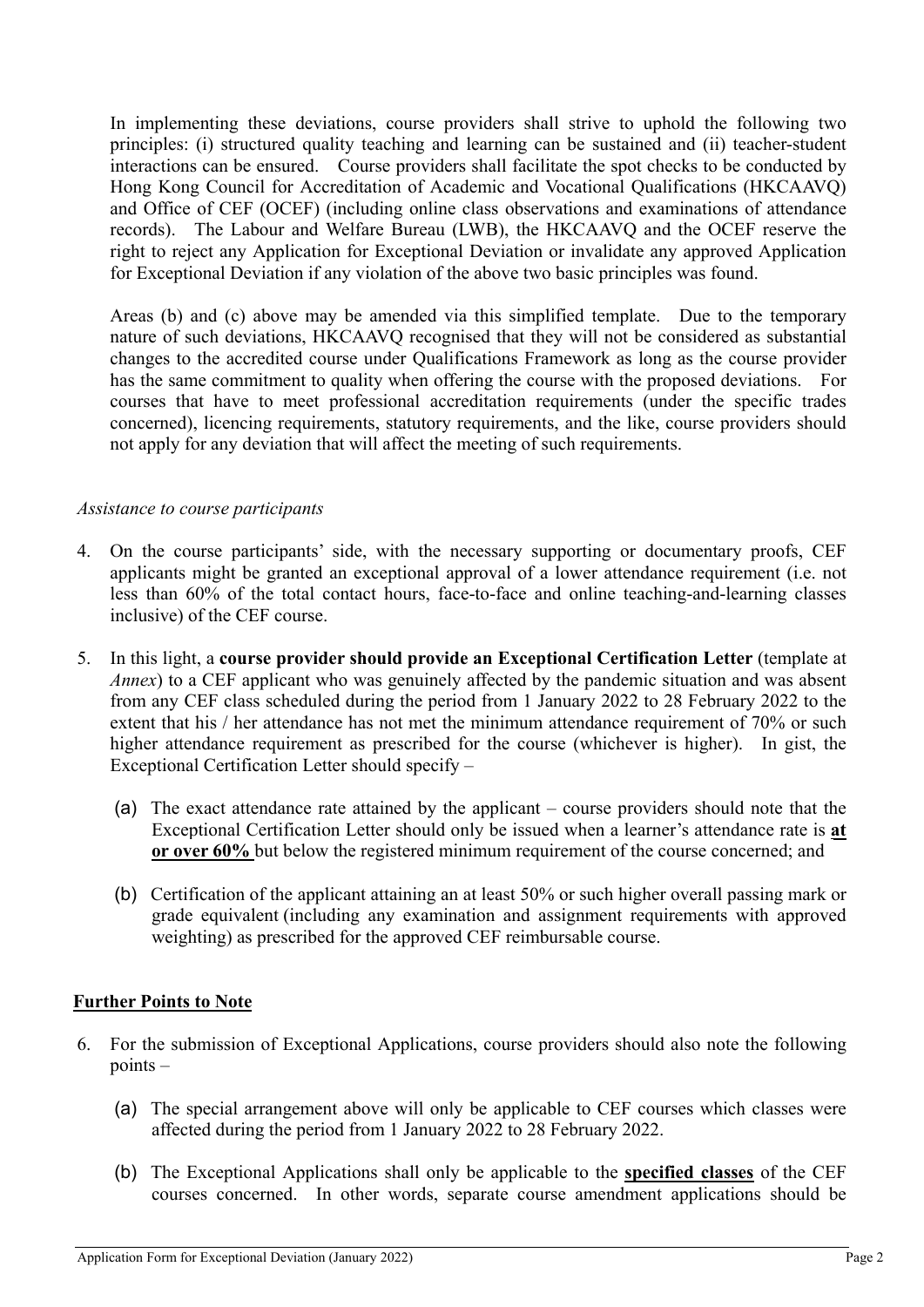submitted in accordance with the Registration Guide if a course provider would like to amend the course specifications concerned permanently. Given the temporary nature of the alterations proposed, the approval of the exceptional applications should not be regarded as setting a precedent for future course amendment application(s).

- (c) The LWB, the HKCAAVQ and the OCEF reserve the right to reject any Application for Exceptional Deviation or seek supplementary supporting or documentary proofs from course providers. In this light, the course provider concerned is responsible to keep all relevant documents for possible inspection by the authority before and after the approval is granted.
- (d) The Applications for Exceptional Deviation are only accepted upon issuance of the written approval notice from the LWB and all unauthorised change(s) made to a registered course will be considered as non-compliance with the *CEF Terms and Conditions*, which may lead to the issue of a warning or reprimand.
- (e) Upon the approval of the authority (as confirmed by the issuance of a written approval notice), the course provider concerned should announce the details as soon as possible for the information of CEF course participants of the classes concerned.
- (f) Course providers must ensure the accuracy of any information provided to the LWB, the HKCAAVQ and the OCEF. The authority reserves the right to take legal and / or administrative action against any errors in, omissions from, or misstatements or misrepresentations concerning any such information provided by course providers.

#### **Remarks**

- 1. An application form can contain more than one deviation item. Please add additional space if necessary.
- 2. Completed application form should be submitted to HKCAAVQ via the e-Portal (https://eportal.hkcaavq.edu.hk/).
- 3. Acknowledgement will be provided by HKCAAVQ upon the receipt of the application.

#### **1. Course provider**

| Name in English / Chinese |                      |  |
|---------------------------|----------------------|--|
| Institution Code          |                      |  |
| Name of Contact Person    |                      |  |
| <b>Contact Number</b>     | <b>Email Address</b> |  |

### **2. Course(s) seeking approval for exceptional deviation(s)**

| <b>CEF Course</b> | QR Registration No.                             | Course Title | Course $Directory(S)$ |       |               |  |
|-------------------|-------------------------------------------------|--------------|-----------------------|-------|---------------|--|
| Code              | (for courses accredited $ $ (English / Chinese) |              | Name                  | Phone | Email Address |  |
|                   | by HKCAAVQ only $\wedge$                        |              |                       |       |               |  |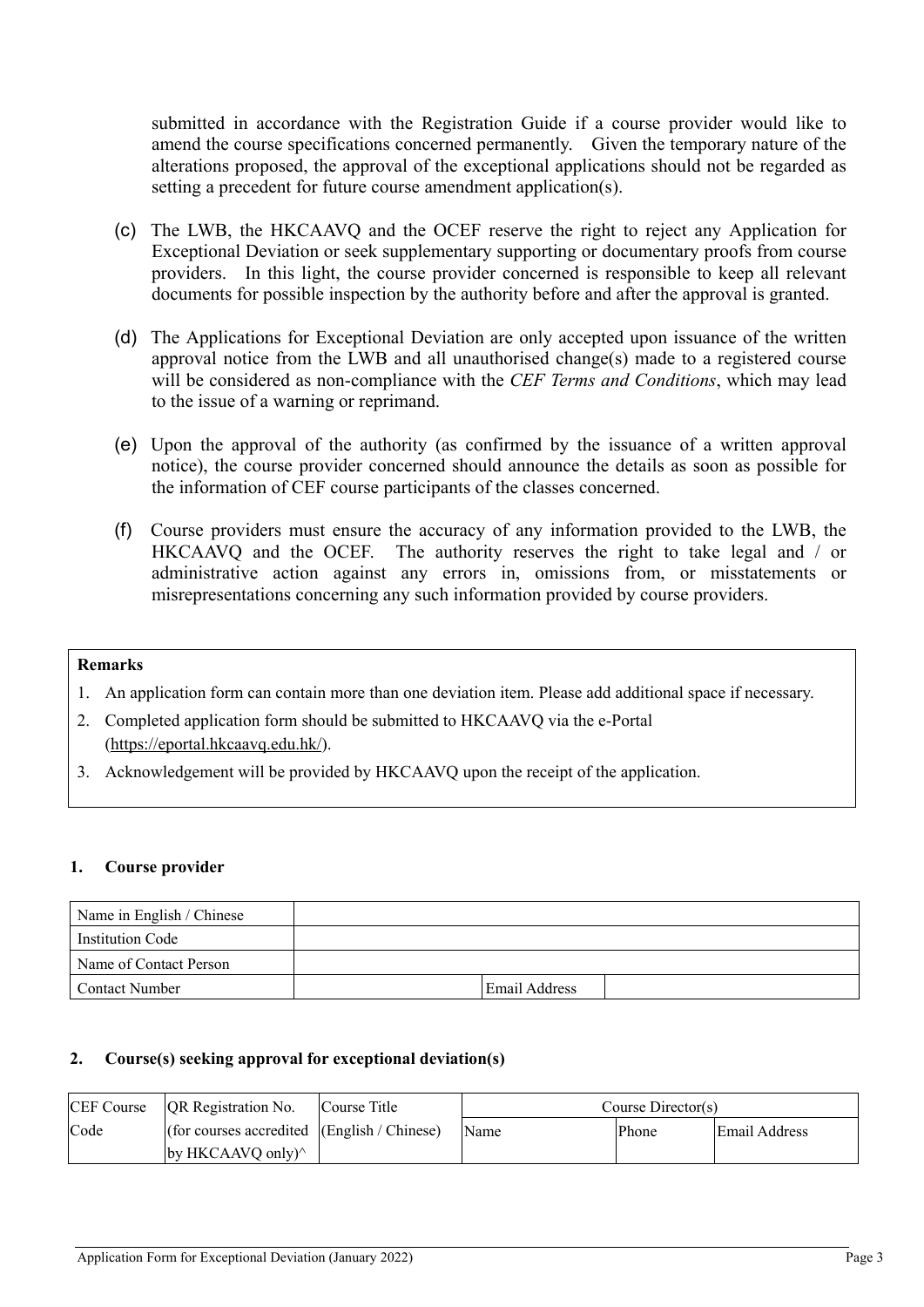|  | $(Prof/Dr/Mr/Miss/Ms^*)$ |  |
|--|--------------------------|--|
|  | $(Prof/Dr/Mr/Miss/Ms^*)$ |  |

\*Delete as appropriate

^The information provided in this Form may be used by the HKCAAVQ for the purpose of verification of accreditation under the Hong Kong Qualifications Framework.

### **3. Details of exceptional deviation(s)**

(i) Please check the box(es) to indicate the type of exceptional deviation(s)

| $\Box$ (1) Teaching Venue                                       |
|-----------------------------------------------------------------|
| $\Box$ (2) Assessment Methods & its Weightings                  |
| $\Box$ (3) Partial Course Delivery on Alternate Online Platform |
| $\Box$ (4) Others: (please specify) $\Box$                      |
|                                                                 |

(ii) Courses and Type and scope of exceptional deviation(s)

| <b>CEF</b> | $\text{Class}(\text{es})$ | Serial Number               | Exceptional     | From     | To       | Suggested or   | No. of lessons  | Rationale      |
|------------|---------------------------|-----------------------------|-----------------|----------|----------|----------------|-----------------|----------------|
| Course     | concerned                 | of Form for                 | deviation(s)    | (note 1) | (note 1) | planned        | involved in the | (including the |
| Code       | (indicate)                | Exceptional                 | type (indicate) |          |          | implementation | deviations      | reasons $/$    |
|            | the class                 | Application for             | the number      |          |          | period         |                 | necessity to   |
|            | commence                  | One-off Special provided at |                 |          |          |                |                 | make such      |
|            | ment date)                | Arrangement $(1 \ 3(i))$    |                 |          |          |                |                 | deviations)    |
|            |                           | Jan 2022 to 28              |                 |          |          |                |                 |                |
|            |                           | Feb 2022), if               |                 |          |          |                |                 |                |
|            |                           | any                         |                 |          |          |                |                 |                |
|            |                           |                             |                 |          |          |                |                 |                |
|            |                           |                             |                 |          |          |                |                 |                |

(iii) Additional information required for the following type of exceptional deviation(s):

(a)Teaching Venue [for non-self-accrediting course providers only]:

- Please check the following box(ex) to confirm the following statement(s):
	- I confirm that the premises of the proposed teaching venue(s) listed in table of Section 3 (ii) satisfy the statutory requirements for fire and building safety for the purpose of delivering CEF reimbursable courses.

Note: A course provider should ensure that all teaching venues have obtained the valid Certificate of Fire Service Installations and Equipment issued by a Fire Service Installation Contractor registered under the Fire Services (Installation Contractors) Regulations (Cap. 95A), and public liability insurance issued by an authorised insurer under the Insurance Companies Ordinance (Cap. 41). For the current application, the authority may request the course provider to provide such documentary proof as and when necessary.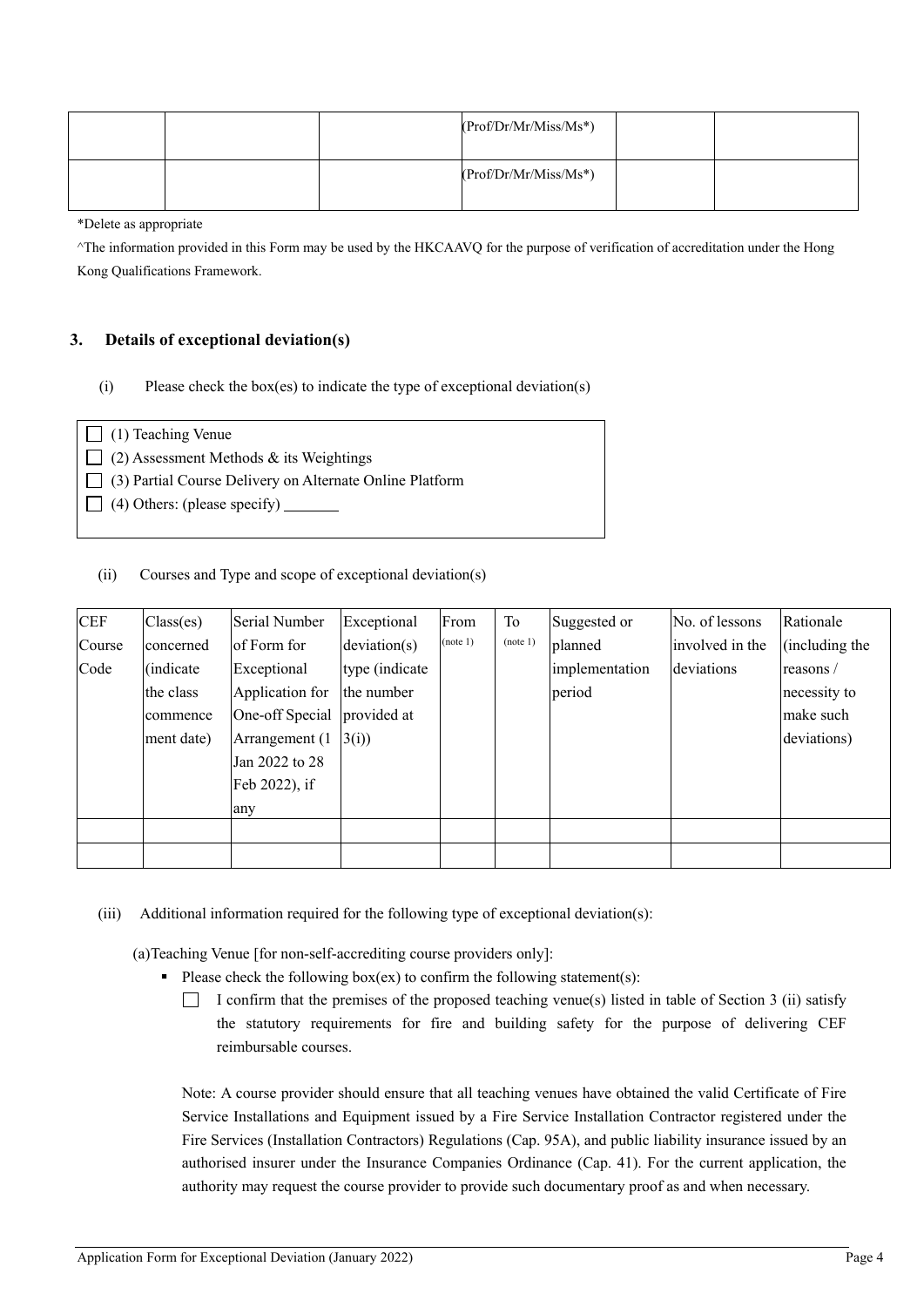- $\blacksquare$  I confirm that the premises of the proposed teaching venue(s) listed is/are the approved premises of other registered CEF course(s). [Please provide one of the CEF course codes here: [1]
- (iv) **[Only to be filled for CEF courses accredited by HKCAAVQ for HKCAAVQ's follow-up as appropriate]** Information on any applicable professional accreditation requirements, licensing requirements, statutory requirements, and the like:
	- Please check a box below to confirm the corresponding statement and provide relevant details as appropriate:
		- I confirm that the no professional accreditation requirement, licensing requirement, statutory requirement, and the like are applicable to the course(s) listed in Section 2; or
		- $\Box$  I confirm that the meeting of any applicable professional accreditation requirements, licensing requirements, statutory requirements, and the like by the course(s) listed in Section 2 will not be affected by the proposed deviation(s) listed in Section 3(ii). Details of the applicable requirements are as follows:

| Requirement | Reason for not affecting the meeting of the |
|-------------|---------------------------------------------|
|             | requirement                                 |
|             |                                             |
|             |                                             |
|             |                                             |

#### **4. Declaration**

.

I / We<sup>(note 2)</sup> confirm and declare that:

- (a) The information provided in this Form is true and accurate. We have kept the relevant supporting or documentary proofs for possible inspection by the authority before and after the approval is granted.
- (b) I / We(note 2) have read and fully understood the procedures and the Points to Note described in the Notice to Course Providers and Applicants under Continuing Education Fund (January 2022) and this Form for the purpose of applying for exceptional deviation(s).
- (c) I / We (note 2) have read and fully understood paragraph 3 above, and undertook to adhere to the two basic principles of (i) sustaining structured quality teaching and learning and (ii) ensuring teacher-learner interactions when implementing deviations as set out in paragraph 3 above.
- (d) We confirm that we will provide necessary assistance to the course participants of the classes concerned and produce all documentary proofs to the authority upon request.